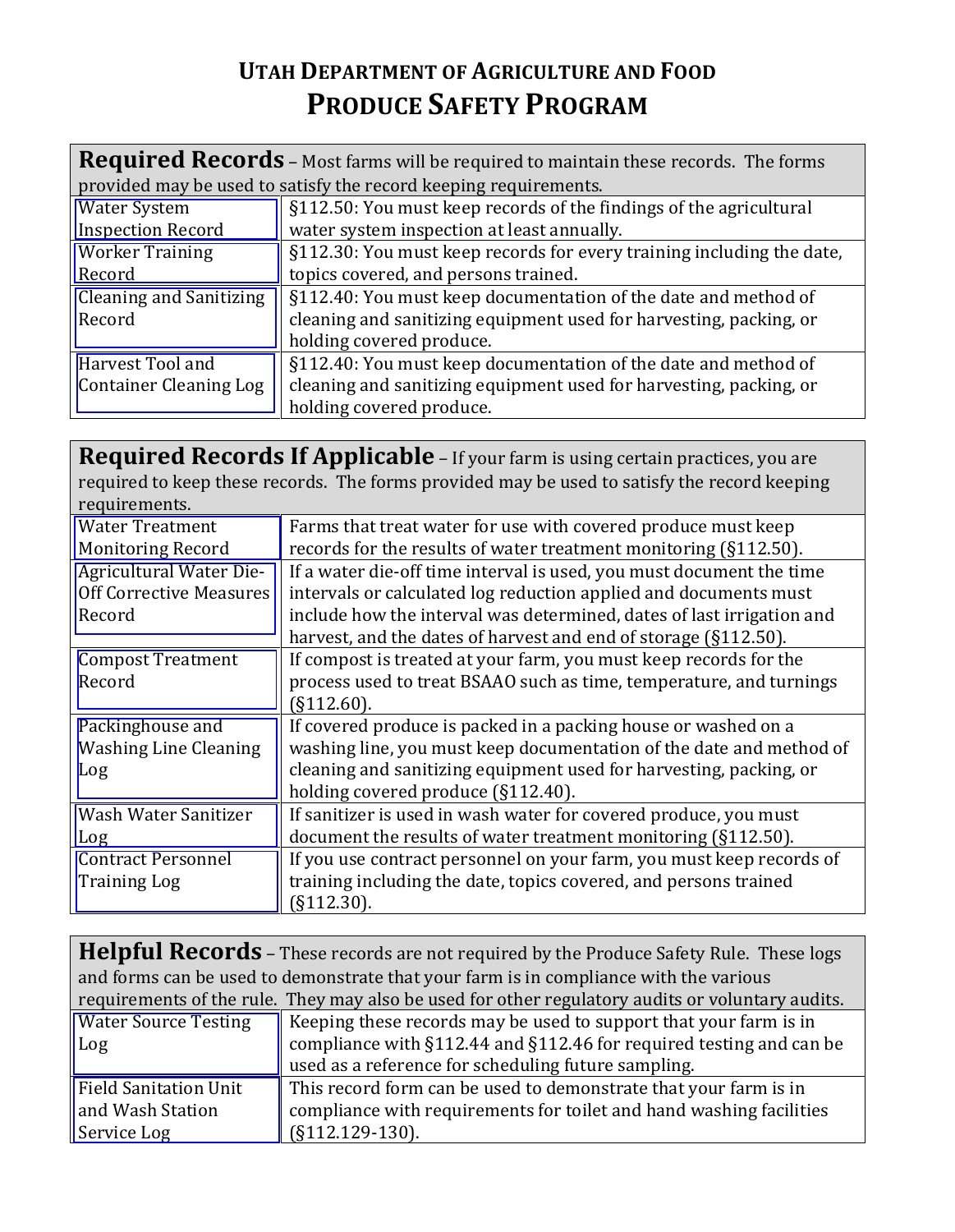| <b>Helpful Records Continued</b>                                    |                                                                                                                                                                                                                                                                 |  |
|---------------------------------------------------------------------|-----------------------------------------------------------------------------------------------------------------------------------------------------------------------------------------------------------------------------------------------------------------|--|
| <b>Restroom Cleaning Log</b>                                        | This record form can be used to demonstrate that your farm is in<br>compliance with requirements for toilet and hand washing facilities<br>$(S112.129-130).$                                                                                                    |  |
| Delivery Vehicle<br><b>Inspection and Cleaning</b><br>Log           | These records can be used to show that your farm is compliant with<br>the requirements for the transport of covered produce (§112.125).                                                                                                                         |  |
| <b>Storage Cooler Cleaning</b><br>Log                               | Keeping this record can help show that your farm is in compliance<br>with the requirements for buildings and equipment (§112.123).                                                                                                                              |  |
| <b>Farm Harvest</b><br>Container/Equipment<br><b>Inspection Log</b> | §112.123 requires farmers with covered produce to inspect and<br>maintain food contact surfaces of equipment and tools to prevent<br>contamination of the covered produce. Using this log can help show<br>that you are in compliance with these requirements.  |  |
| Equipment/Vehicle<br>Maintenance Log                                | §112.123 and §112.125 require using equipment in a manner that<br>minimizes the potential for contamination. This log may be useful to<br>assure that your farm is in compliance with the rule.                                                                 |  |
| <b>Pesticide Application</b><br>Record                              | The Produce Safety Rule does not require farmers to record the use of<br>pesticides. This form may be used to satisfy requirements for other<br>laws and regulations.                                                                                           |  |
| <b>Manure Application Log</b>                                       | This log can be used to show that the time interval between manure<br>application and harvest meets the timing requirements in §112.56.                                                                                                                         |  |
| Visitor Log                                                         | The Produce Safety Rule requires that all visitors are trained on the<br>importance of health and hygiene in §112.22. §112.33 requires visitors<br>to be aware of farm policies. This log can be used to show that your<br>farm is in compliance with the rule. |  |
| Pre-Harvest<br>Assessment Log                                       | Filling out this log can be a helpful reminder for practices that reduce<br>the possibility of contaminating covered produce.                                                                                                                                   |  |
| <b>Cooler Temperature</b><br>Log                                    | The Produce Safety Rule does not require this log. The rule does<br>require equipment to be maintained and monitored to prevent safety<br>risks. This log may also be used for other requirements for other food<br>safety programs.                            |  |
| Thermometer<br>Calibration                                          | Keeping this log can help demonstrate that your farm is in compliance<br>with the requirements for maintaining instruments and ensuring the<br>accuracy of the instruments (§112.124).                                                                          |  |
| First Aid Kit Log                                                   | The Produce Safety Rule does not require farms to keep this log,<br>however, the log is useful as a reminder to make sure the kit is stocked.<br>This log may be used for other food safety programs.                                                           |  |
| Injury/Illness Report                                               | This report is not required by the rule. The log can be useful for<br>documenting potential sources of contamination and can be used for<br>insurance or other food safety purposes.                                                                            |  |
| Harvest/Traceability<br>Log                                         | This log can be useful for documenting what, where, and when covered<br>produce was grown. This log can be used to record essential<br>information in the event of a recall or a complaint is filed.                                                            |  |
| Product Disposal Form                                               | This form can be useful to document product loss and can help<br>compare expected yields and actual yields.                                                                                                                                                     |  |
| Pest/Rodent Control<br>Log                                          | The Produce Safety Rule requires farmers to ensure that pests or<br>rodents do not contaminate covered produce. This log can be useful in<br>determining pest management strategies and threshold counts.                                                       |  |